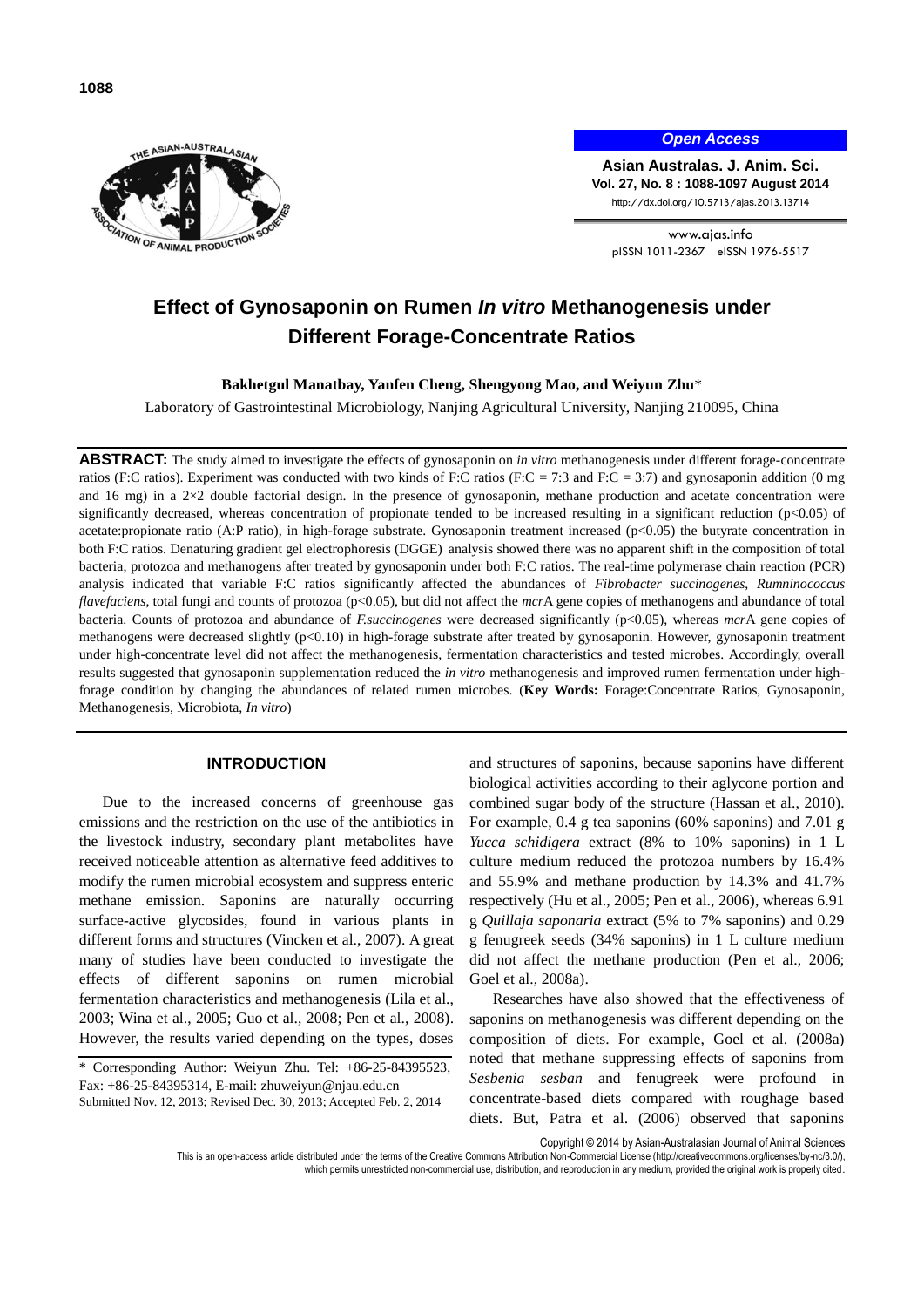extracted from *Acacia concinna* did not affect methane production in 1:1 concentrate to roughage based diet.

*Gynostemma pentaphyllum Makino*, a perennial creeping herb grown prevalently throughout China, India, Japan and Korea (Blumer and Liu, 1999), is a traditional medicine widely used in the treatment of respiratory inflammation such as cough and chronic bronchitis (Tanner et al., 1999). Its medicinal properties have been mainly attributed to the dammarane saponins with 75% being gynosaponin (Kuwahara et al., 1989). As compared with other saponins, gynosaponin has a high saponin content (>98%) and has been showed effective on methane production, fermentation characteristics and cell numbers in fungus-methanogen co-cultures (Wang et al., 2011). However, the effect of gynosaponin on rumen methane production in a rumen system is not known. Thus, the objective of the present i*n vitro* study was, therefore, to evaluate the effects of gynosaponin addition on rumen methanogenesis, fermentation characteristics and microbiota under different forage-concentrate (F:C) ratios.

### **MATERIALS AND METHODS**

# **Animals and inocula**

Three rumen fistulated Nanjing local goats were used for inoculum donor animals. Animals were cared for in accordance with guidelines established by the Chinese Science and Technology Committee Experimental Animal Care and Use guidelines (1998) and the diet was formulated to meet the maintenance requirement (NY/Y 816-2004; Ministry of Agriculture of China, 2004), which included 70% forage (Chinese wildrye) and 30% concentrate mixtures (20% ground corn, 7% soybean meal, 1.5% calcium hydrogen phosphate, 0.5% stone powder, 0.5% sodium chloride, and 0.5% mineral and vitamin premix). Feed was given in equal portions twice daily at 08:00 and 17:00 and the animals had free access to the drinking water. On the day of experiment, rumen contents were collected from three goats just before the morning feeding (0 h) and immediately homogenized and squeezed through two layers of cheesecloth and poured into insulated flasks under anaerobic conditions as described by Zhu et al. (1999) and used as inocula.

## **Experimental design**

Experiment was conducted in a 2×2 double factorial design with substrates Chinese wild rye and concentrate mixture milled to pass through 0.9 mm sieve. The gynosaponin powder, dammarane type triterpene saponin with 98% purity, was from Nanjing Zelang Medical Co. Ltd (China). The culture medium was prepared according to Mao et al. (2007a) using Medium D as defined by Longland et al. (1995). Briefly, micromineral solution 0.1 mL, buffer solution 200 mL, macromineral solution 200 mL, resazurin solution 1 mL and L-cysteine hydrochloride 1 g.

Rumen inocula described above was anaerobically mixed with culture medium, and 60 mL of buffered rumen fluid was then transferred to 160 mL capacity serum bottles that contained 0.6 g total substrate in 7:3 (0.42 g Chinese wild rye, 0.12 g ground corn and 0.06 g soybean meal) and 3:7 (0.18 g Chinese wild rye, 0.28 g ground corn and 0.14 g soybean meal) ratios and with gynosaponin (0 mg and 16 mg). The addition level of gynosaponin was based on previous researches (Hu et al., 2005; Guo et al., 2008; Wang et al., 2011) and the set of serum bottles without gynosaponin was served as control. Each set had four replicates. The serum bottles were sealed with rubber stoppers and aluminum caps and incubated at 39°C for 48 h.

## **Analytical procedures**

*Gas and fermentation characteristics*: Total gas production was measured at 2, 4, 8, 12, 24, 36, and 48 h of incubation time using a pressure transducer and calibrated syringe (Theodorou et al., 1994). After the total gas measurement, methane production was determined using capillary column gas chromatograph (GC-14B, Shimadzu, Japan), with details as described by Wang et al. (2011). The amount of methane was calculated using standard curves (eight points with triplicate estimations;  $R^2$  coefficients of 0.994). After 48 h incubation, the fermentation was terminated by swirling the bottles on ice and the bottles were opened and the pH of rumen samples was determined immediately using a pH meter (Ecoscan pH 5, Singapore), and then the content samples were homogenized and subpackaged to 5 mL centrifuge tubes for further analyses of fermentation characteristics and microbiota. A portion of 5 mL samples was mixed with freshly prepared 25% metaphosphoric acid for measuring the volatile fatty acids (VFAs) concentrations using a capillary column gas chromatograph (GC-14B, Shimadzu, Japan), with details as described by Mao et al. (2007a). A portion of 5 mL samples was acidified with 0.5 mL 0.5 mol/L HCl and stored at  $-20^{\circ}$ C for further analysis of NH<sub>3</sub>-N concentration by the indophenols method described by the (Weatherburn, 1967). An aliquot of 5 mL of samples was kept at  $-20^{\circ}$ C for analysis of ruminal microbial crude protein (MCP) concentrations using a colorimetric method, with 1 mg/mL bovine serum albumin solution (Sigma-Aldrich Co. LLC, St. Louis, Missouri, USA) as a standard equivalent, described by Makkar et al. (1982).

*DNA extraction*: Total DNA was extracted from culture samples according to the method of Denman and McSweeney (2006). Briefly, cetyltrimethyl ammonium bromide buffer was used and followed by Phenol-Chloroform- Isoamyl alcohol extraction (Zhu et al., 2003) and by using equipment FastPrep-24 (MP Biomedical,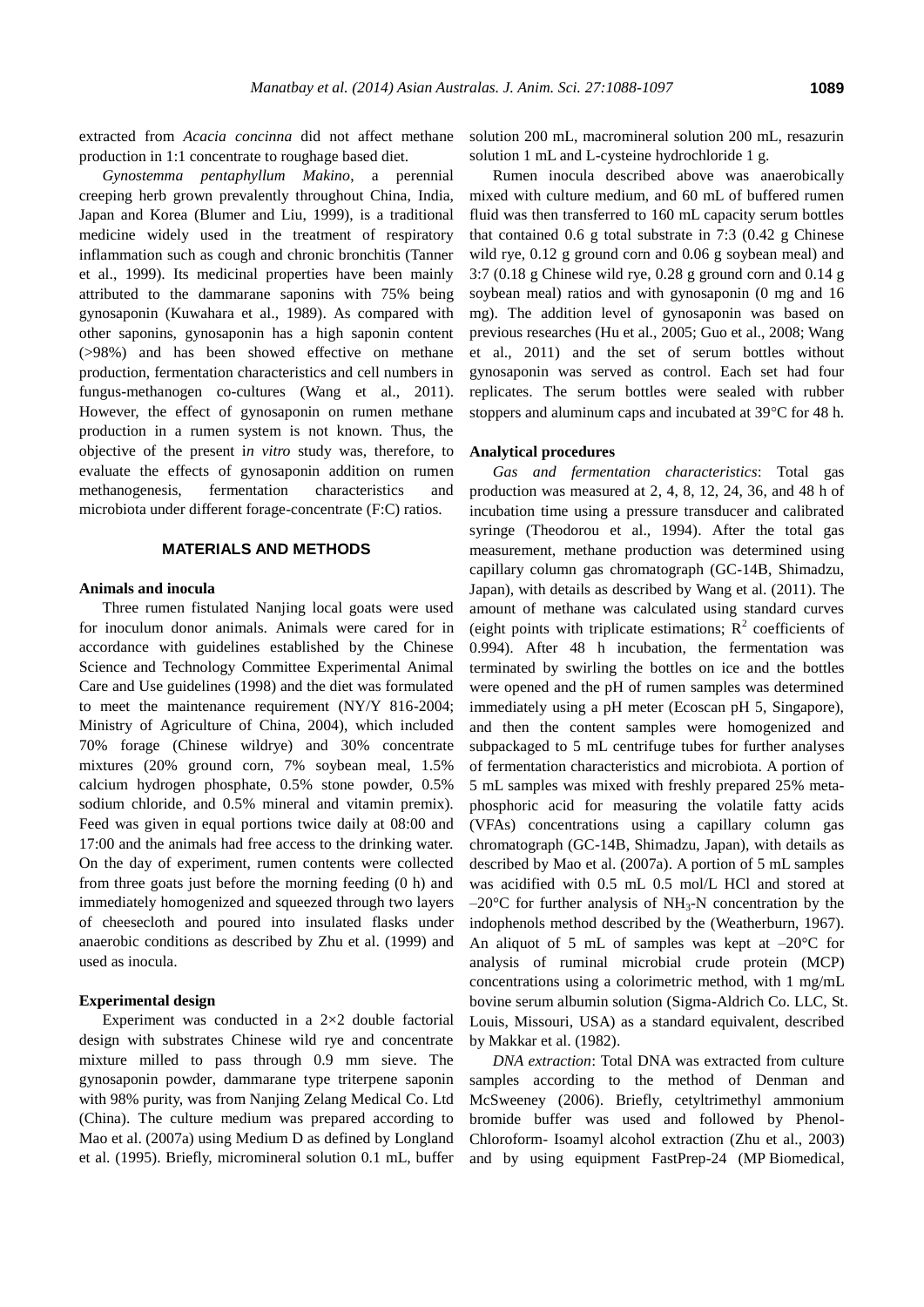#### South Florida, USA) and thermomixer compact.

*Microbial communities*: Rumen microbial communities were revealed by polymerase chain reaction-denaturing gradient gel electrophoresis (PCR-DGGE) technique. Primers used to amplify total bacteria, methanogens and protozoa are shown in Table 1. The PCR was performed using a Taq DNA polymerase Kit (Progma, Madison WI, USA) in a thermocycler (Biometra, Göttingen, Germany). PCR program for bacteria was: 94°C for 5 min, and 35 cycles of 94 $\degree$ C for 30 s, 56 $\degree$ C for 20 s, 68 $\degree$ C for 40 s, and 68°C for 7 min last extension; for methanogens was: 94°C for 1 min;  $94^{\circ}$ C for 30 s,  $58^{\circ}$ C to  $53^{\circ}$ C (0.5°C/cycle),  $72^{\circ}$ C for 1 min 10 cycles, 94°C for 30 s, 56°C for 30 s and 72°C for 1 min 25 cycles, 72°C for 15 min last extension; and for protozoa was: 94°C for 4 min, 56°C for 30 s, 72°C for 1 min, 35 cycles of (56°C for 30 s, 94°C for 1 min and 72°C for 1 min),  $94^{\circ}$ C for 4 min;  $56^{\circ}$ C for 30 s and  $72^{\circ}$ C for 10 min last extension. After checking the sizes and amounts of amplicons using electrophoresis on 1.2% agarose gel containing GoldView, DGGE was performed using a Dcode DGGE system (Bio-Rad, Hercules, California, USA) in 8% polyacrylamide gels containing 37.5:1 acrylamidebiacrylamide and denaturing gradients of 38% to 53%, 40% to 55% and 28% to 43% of urea for bacteria, methanognes and protozoa respectively (Muyzer et al., 1993; Sylvester et al., 2005; Yu et al., 2008). Running progress of electrophoresis, staining, scanning and analyzing the gel electrophoresis profiles were performed by the method as described by Mao et al. (2007b).

*Microbial abundances*: Samples for protozoa counting were mixed with 9% formaldehyde and preserved at  $-4^{\circ}C$ , then counted in a haemacytometer under light microscope (Nikon YS100, Nikon, Yokohama, Japan) using the method of Dehority (2005). Group-specific primers for methanogens (*mcrA*), total bacteria and anaerobic fungi, and species-specific primers for *R. flavefaciens* and *F. succinogenes* are listed in Table 1, as described by Denman and McSweeney (2006) and Denman et al. (2007). Species of *Methanobrevibacter* sp. (from CSIRO Livestock Industries, St. Lucia, QLD, Australia), rumen anaerobic fungi isolated from rumen contents by Cheng et al. (2006) and *R. flavefaciens* and *F. succinogenes* (from Aberystwyth University, UK) were used to generate standards for realtime PCR analysis. Conventional PCR was performed for respective species and PCR products were quantified using a Nanodrop spectrophotometer ND-1000 UV-Vis (Thermo Fisher Scientific, Inc., Madison, WI, USA). For each standard, copy number concentration was calculated based on the PCR fragment length and the DNA concentration. Real-time quantitative PCR was performed using the ABI 7300 real-time PCR system (Applied Biosystems, Foster, California, USA). Reaction mixture, amplification conditions and performing progresses were conducted by the method of Yang et al. (2012).

#### **Calculation and statistical analysis**

Initially, all data were calculated by Microsoft excel software and statistical analysis was carried out using General Linear Model (univariate) procedure of SPSS (version16.0; SPSS Inst. Inc. Cary, NC, USA). When there were statistical changes on the interaction values of treatments, Tukey in the statistical software package SPSS

| Target organisms       | Primers | Sequence $(5' \rightarrow 3')$ | Amplicon<br>(bp) | Reference                  |  |  |
|------------------------|---------|--------------------------------|------------------|----------------------------|--|--|
| Total bacteria         | 968F-GC | AACGCGAAGAACCTTAC              | 433              | Nübel et al. (1996)        |  |  |
|                        | 1401R   | <b>CGGTGTGTACAAGACCC</b>       |                  |                            |  |  |
| Methanogens            | 344F-GC | ACGGGGYGCAGCAGGCGCGA           | 175              | Yu ZT et al. (2008)        |  |  |
|                        | 519R    | <b>GWATTACCGCGGCKGCTG</b>      |                  |                            |  |  |
| Protozoa               | 316F    | <b>GCTTTCGWTGGTAGTGTATT</b>    | 223              | Sylvester et al. (2005)    |  |  |
|                        | 539R-GC | <b>ACTTGCCCTCYAATCGTWCT</b>    |                  |                            |  |  |
| Methanogens            | Forward | <b>TTCGGTGGATCDCARAGRGC</b>    | 140              | Denman et al. (2007)       |  |  |
|                        | Reverse | <b>GBARGTCGWAWCCGTAGAATCC</b>  |                  |                            |  |  |
| Total bacteria         | Forward | CGGCAACGAGCGCAACCC             | 130              | Denman and McSweeny (2006) |  |  |
|                        | Reverse | <b>CCATTGTAGCACGTGTGTAGCC</b>  |                  |                            |  |  |
| Fungi                  | Forward | GAGGAAGTAAAAGTCGTAACAAGGTTTC   | 120              | Denman and McSweeny (2006) |  |  |
|                        | Reverse | CAAATTCACAAAGGGTAGGATGATT      |                  |                            |  |  |
| R. flavefaciens        | Forward | CGAACGGAGATAATTTGAGTTTACTTAGG  | 132              | Denman et al. (2007)       |  |  |
|                        | Reverse | CGGTCTCTGTATGTTATGAGGTATTACC   |                  |                            |  |  |
| <i>F. succinogenes</i> | Forward | GTTCGGAATTACTGGGCGTAAA         | 121              | Denman and McSweeny (2006) |  |  |
|                        | Reverse | <b>CGCCTGCCCCTGAACTATC</b>     |                  |                            |  |  |

**Table 1.** Primers used for DGGE and Real-time PCR

DGGE, denaturing gradient gel electrophoresis; PCR, polymerase chain reaction.

GC clamp (40 bp) attached to the Primer (CGCCCGGGGCGCGCCCCGGGCGGGGCGGGGGCACGGGGGG).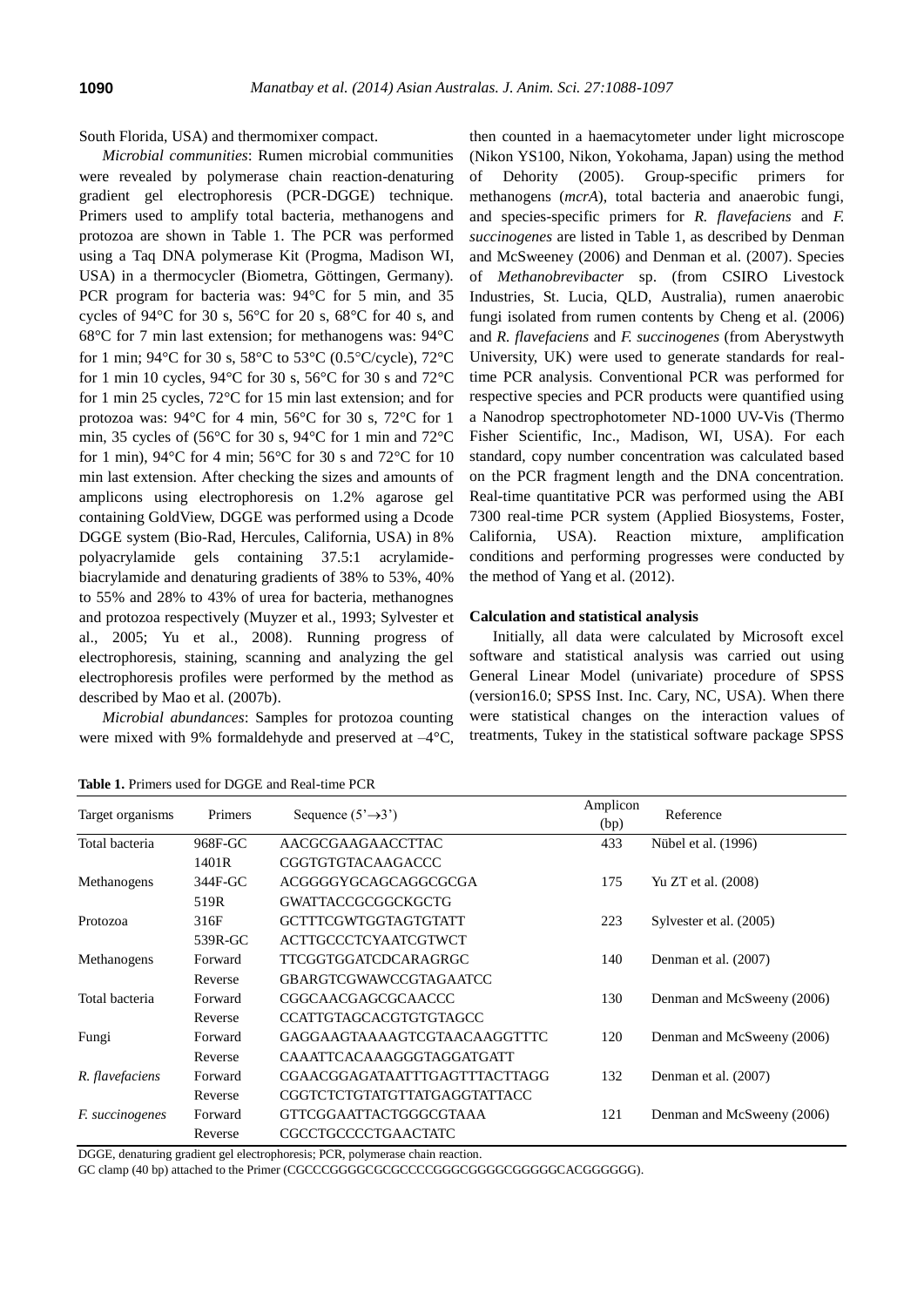

**Figure 1.** Curves of cumulative gas production (A) and methane production (B). HF+0 mg = high forage (F:C = 70:30)+0 mg gynosaponin; HF+16 mg = high-forage (F:C = 70:30)+16 mg gynosaponin; HC+0 mg = High-concentrate (F:C = 30:70)+0 mg gynosaponin; HC+16 mg = high concentrate (F:C = 30:70)+16 mg gynosaponin. Values presented are the average of the replicate cultures ( $n = 4$ ). Error bars represent the standard error of the mean.

16.0 was used for further analysis of multiple comparisons of individual treatments.

# **RESULTS**

# **Total gas, methane production and rumen fermentation characteristics**

The cumulative production of total gas and methane during each measuring point are shown in Figure 1A and 1B. The total gas production and methane production showed a similar increasing pattern. However, the total gas production with high-concentrate substrate showed a relatively faster increasing curve than that with high-forage substrate. There was no difference between gyposaponin treatment and the control on cumulative gas production and methane production at each measuring point under highconcentrate substrates. Gynosaponin addition apparently reduced the total gas and methane production from the 4 h of incubation in high-forage substrate. This effect was evident (Table 2) during the 48 h fermentation process, both total gas and methane production of high-concentrate substrate were significantly greater than those of the highforage substrate. Changes in methane production through gynosaponin treatment were F:C ratio dependent where gynosaponin addition reduced the cumulative methane production by  $14.49\%$  (p<0.05) in the high-forage substrate after 48 h fermentation, while no changes were observed in high-concentrate level.

The effects of F:C ratio and gynosaponin treatment on fermentation characteristics are also shown in Table 2. As

3.52<sup>ab</sup> 3.50<sup>ab</sup> 0.13 0.24 0.02 0.02

| <b>Table 2.</b> Effects of gynosaponin on <i>in vitro</i> rumen 48 h fermentation characteristics at different F:C ratios |                                                                |                    |                    |                  |            |                         |           |                |  |
|---------------------------------------------------------------------------------------------------------------------------|----------------------------------------------------------------|--------------------|--------------------|------------------|------------|-------------------------|-----------|----------------|--|
|                                                                                                                           | Treatment <sup><math>\frac{1}{2}</math></sup> (mg gynosaponin) |                    |                    |                  |            | $p$ -value <sup>2</sup> |           |                |  |
| Item                                                                                                                      | $HF+0$                                                         | $HF+16$            | $HC+0$             | $HC+16$          | <b>SEM</b> | F:C                     | <b>GS</b> | $F:C\times GS$ |  |
| Gas production (mL)                                                                                                       | $111.34^a$                                                     | $104.76^b$         | $135.34^c$         | $134.64^{\circ}$ | 1.80       | < 0.01                  | 0.05      | 0.15           |  |
| Methane (mmol)                                                                                                            | $0.727^{\rm a}$                                                | $0.625^{\rm b}$    | $0.950^{\circ}$    | $0.954^{\circ}$  | 0.019      | < 0.01                  | 0.02      | < 0.01         |  |
| pH value                                                                                                                  | $6.54^{\rm a}$                                                 | 6.59 <sup>b</sup>  | 6.36 <sup>c</sup>  | $6.40^{\rm d}$   | 0.01       | < 0.01                  | 0.01      | 0.25           |  |
| $MCP$ (mg/mL)                                                                                                             | 0.32                                                           | 0.32               | 0.31               | 0.30             | 0.00       | < 0.01                  | 0.13      | 0.10           |  |
| $NH3-N$ (mmol/L)                                                                                                          | $12.39^{a}$                                                    | $13.23^{\rm a}$    | $16.27^{b}$        | $16.77^b$        | 0.98       | < 0.01                  | 0.51      | 0.86           |  |
| $TVFA$ (mmol/L)                                                                                                           | $74.65^{\circ}$                                                | $72.43^{\circ}$    | $88.81^{b}$        | $91.50^{b}$      | 1.74       | < 0.01                  | 0.90      | 0.18           |  |
| Acetate (mmol/L)                                                                                                          | $46.54^{\circ}$                                                | 41.11 <sup>b</sup> | 50.37 <sup>c</sup> | $51.40^\circ$    | 1.12       | < 0.01                  | 0.02      | 0.01           |  |
| Propionate (mmol/L)                                                                                                       | $12.71^a$                                                      | $13.75^{\rm b}$    | $14.32^{bc}$       | $14.7^\circ$     | 0.45       | 0.01                    | 0.14      | 0.48           |  |
| Butyrate (mmol/L)                                                                                                         | $7.91^{\rm a}$                                                 | $9.72^b$           | $13.70^{\circ}$    | $15.12^{\circ}$  | 0.57       | < 0.01                  | 0.04      | 0.74           |  |
| Valerate (mmol/L)                                                                                                         | 1.97 <sup>a</sup>                                              | $2.05^{\rm a}$     | $3.38^{b}$         | $2.87^{b}$       | 0.25       | < 0.01                  | 0.42      | 1.97           |  |
| Isobutyrate (mmol/L)                                                                                                      | $2.45^{\rm a}$                                                 | $2.49^{\rm a}$     | $2.97^{ab}$        | $3.13^{b}$       | 0.19       | 0.01                    | 0.60      | 0.76           |  |
| Isovalerate (mmol/L)                                                                                                      | 3.07 <sup>a</sup>                                              | $3.32^{\rm a}$     | 4.06 <sup>b</sup>  | $4.26^{b}$       | 0.18       | < 0.01                  | 0.23      | 0.90           |  |

**Table 2.** Effects of gynosaponin on *in vitro* rumen 48 h fermentation characteristics at different F:C ratios

F:C ratios, forage-concentrate ratios; SEM, standard error of means; MCP, microbial crude protein; TVFA, total volatile fatty acid.

 $2.99<sup>b</sup>$ 

<sup>1</sup> HF+0 mg = high forage (F:C = 70:30)+0 mg gynosaponin; HF+16 mg = high-forage (F:C = 70:30)+16 mg gynosaponin; HC+0 mg = high-concentrate (F:C = 30:70)+0 mg gynosaponin; HC+16 mg = high concentrate (F:C = 30:70)+16 mg gynosaponin.

 $^2$  F:C = effects of forage concentrate ratios; GS = effects of gynosaponin; F:C×GS = interaction effects of forage concentrate ratios and gynosaponin.

a,b,c The means within a row with different superscripts differ significantly (p<0.05).

A:P ratio  $3.70^{\circ}$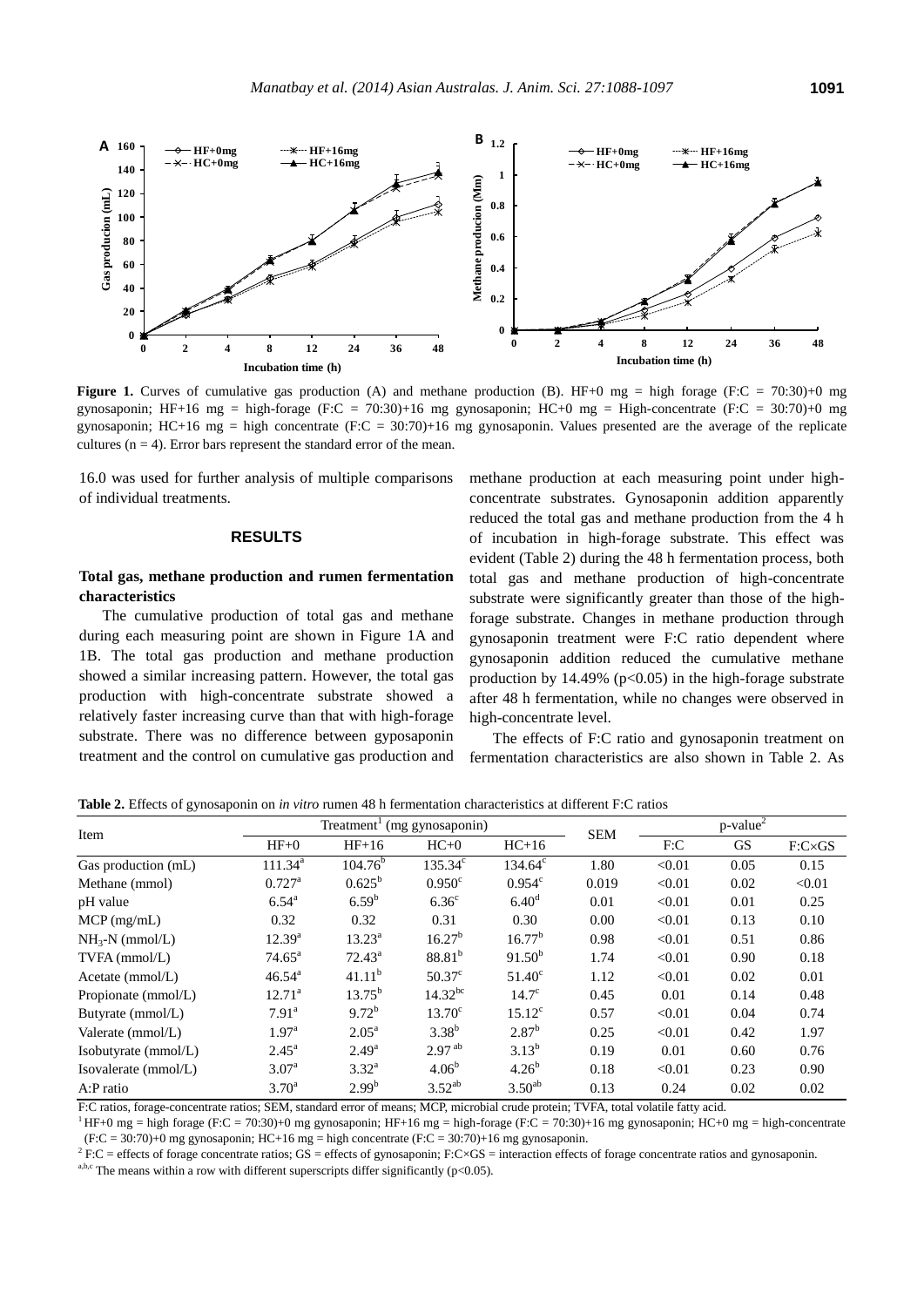

**Figure 2.** Denaturing gradient gel electrophoresis profile of ruminal bacteria. HF+0 mg = high forage (F:C = 70:30)+0 mg gynosaponin; HF+16 mg = high-forage (F:C = 70:30)+16 mg gynosaponin; HC+0 mg = High-concentrate (F:C = 30:70)+0 mg gynosaponin; HC+16 mg = High concentrate  $(F:C = 30:70) + 16$  mg gynosaponin, B1, B2, B3, B4; replications.

compared with the high-forage level, under the highconcentrate condition, the pH value and MCP concentration were lower, whereas concentrations of  $NH<sub>3</sub>-N$  and the total and individual VFAs were higher. Gynosaponin treatment increased the pH in both high and low F:C ratios, especially significantly under high-forage condition ( $p<0.05$ ), but did not affect the concentrations of NH3-N and MCP. Under the high-forage condition, the presence of gynosaponin reduced the acetate concentration ( $p<0.05$ ), whereas the propionate concentration slightly increased resulting in a significant reduction of acetate propionate ratio (p<0.05). Furthermore, the gynosaponin supplementation increased the butyrate concentrations  $(p<0.05)$  in both high and low F:C ratios. Except for the butyrate concentration, however, other individual VFA profiles had no changes after treated by gynosaponin under high-concentrate condition.

### **Rumen microbial communities**

Denaturing gradient gel electrophoresis profiles of bacteria, methanogens and protozoa are shown in Figure 2, 3, and 4, respectively. After 48 h fermentation, in addition to some different bands between two kinds of substrates, no special bands appeared for the composition of total bacteria, protozoa and methanogens after treated by gynosaponin in both high and low F:C ratios.

#### **Rumen microbial abundance**

Real-time PCR analysis indicated that (Table 3) variable F:C ratios significantly affected abundances of *F. succinogenes*, *R. flavefaciens*, fungi and counts of protozoa,



**Figure 3.** Denaturing gradient gel electrophoresis profile of ruminal methanogens. HF+0 mg = high forage (F:C = 70:30)+0 mg gynosaponin; HF+16 mg = high-forage (F:C = 70:30)+16 mg gynosaponin; HC+0 mg = high-concentrate (F:C = 30:70)+0 mg gynosaponin; HC+16 mg = high concentrate (F:C = 30:70)+16 mg gynosaponin. M1, M2, M3, M4; replications.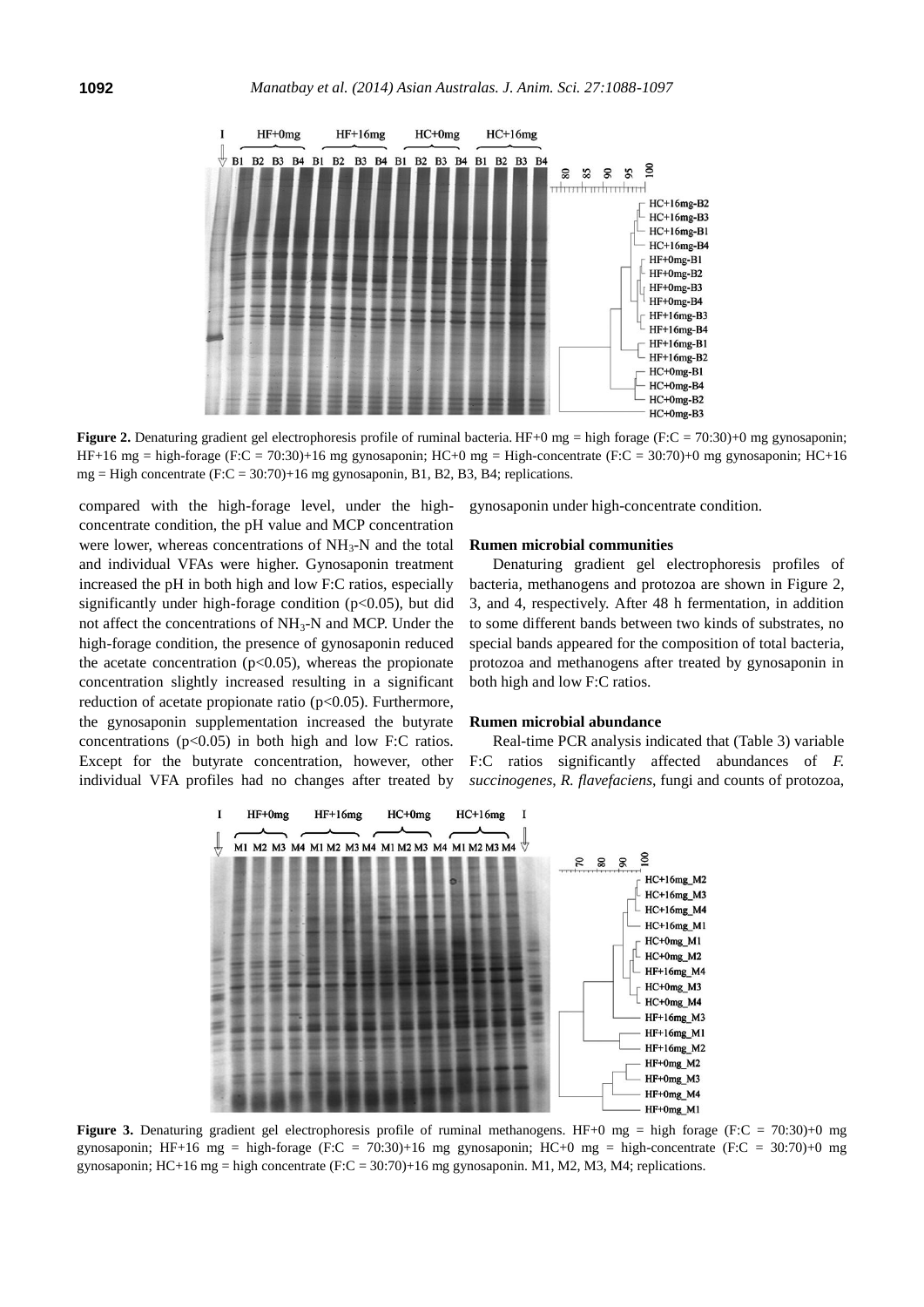

**Figure 4.** Denaturing gradient gel electrophoresis profile of ruminal protozoa. HF+0 mg = high forage (F:C = 70:30)+0 mg gynosaponin; HF+16 mg = high-forage (F:C = 70:30)+16 mg gynosaponin; HC+0 mg = high-concentrate (F:C = 30:70)+0 mg gynosaponin; HC+16 mg = high concentrate (F:C = 30:70)+16 mg gynosaponin, P1, P2, P3, P4; replications.

but did not affect the *mcr*A gene copies of methangens and abundance of total bacteria. Abundance of *F. succinogenes* and counts of protozoa decreased significantly in highforage substrate after treated by gynosaponin. The supplementation of gynosaponin also slightly reduced the *mcr*A gene copies of methanogens  $(p<0.10)$  and abundances of total bacteria, fungi and *R. flavefaciens* under high-forage condition. However, addition of gynosaponin under highconcentrate level did not affect the abundances of above microbes.

## **DISCUSSION**

Total gas production was closely related to the digestion of fermentation substrates and microbial activity and growth. The high total gas production under highconcentrate ratio might be due to the increased activity of related microbes. The reduction of cumulative total gas production with the high-forage substrate during the 48 h fermentation may be because of the reduced individual gases including methane and VFAs.

Studies have suggested that a high-concentrate diet can modulate the rumen fermentation thereby reducing methane emission. For example, Yan et al. (2000) reported the negative correlation between proportion of concentrate in diet and methane emissions. Similarly, Benchaar et al. (2001) demonstrated that methane production was decreased with the replacement of fibrous concentrate with starchy concentrate by 22% and with the utilization of less ruminally degradable starch by 17%. Compared with the forage based diets, feeding concentrate based diets lowers the enteric methane emission (Johnson and Johnson, 1995), since starch fermentation promotes propionate production and lowers ruminal pH, thereby inhibits protozoa and methanogens (Williams and Coleman, 1988). Aguerre et al. (2011) reported that increasing the F:C ratio increased ruminal pH and methane production, but had no effect on manure  $NH<sub>3</sub>-N$  emission. In our current study however,

**Table 3.** *In vitro* effects of gynosaponin on rumen microbial population after 48 h incubation at different F:C ratios

| Item (copies/mL)                       | Treatment $(mg)$  |                |                   |                   | <b>SEM</b> | $p$ -value <sup>2</sup> |      |                |
|----------------------------------------|-------------------|----------------|-------------------|-------------------|------------|-------------------------|------|----------------|
|                                        | $HF+0$            | $HF+16$        | $HC+0$            | $HC+16$           |            | F:C                     | GS   | $F:C\times GS$ |
| Bacteria ( $\times 10^{10}$ )          | 1.37              | 1.27           | 1.23              | 1.23              | 0.05       | 0.08                    | 0.30 | 0.31           |
| Methanogen $(\times 10^7)$             | 9.12              | 8.40           | 9.20              | 9.11              | 0.22       | 0.09                    | 0.09 | 0.17           |
| Fungi $(\times 10^5)$                  | 2.37 <sup>a</sup> | $2.16^{\rm a}$ | $1.83^{b}$        | 1.86 <sup>b</sup> | 0.10       | < 0.01                  | 0.19 | 0.12           |
| <i>F. succinogenes</i> $(\times 10^7)$ | $1.04^{\rm a}$    | $0.86^{b}$     | 0.38 <sup>c</sup> | 0.29 <sup>c</sup> | 0.05       | < 0.01                  | 0.02 | 0.37           |
| <i>R. flavefaciens</i> $(\times 10^7)$ | $2.62^{\rm a}$    | $2.49^{a}$     | $1.44^{b}$        | $1.65^{\rm b}$    | 0.11       | < 0.01                  | 0.76 | 0.17           |
| Protozoa $(\times 10^3)$               | $8.95^{\rm a}$    | $7.85^{b}$     | $6.95^{\circ}$    | 6.70 <sup>c</sup> | 0.27       | < 0.01                  | 0.03 | 0.15           |

F:C ratios, forage-concentrate ratios; SEM, standard error of means.

<sup>1</sup> HF+0 mg = high forage (F:C = 70:30)+0 mg gynosaponin; HF+16 mg = high-forage (F:C = 70:30)+16mg gynosaponin; HC+0 mg = high-concentrate  $(F:C = 30:70)+0$  mg gynosaponin; HC+16 mg = high concentrate  $(F:C = 30:70)+16$  mg gynosaponin.

 ${}^{3}$  F:C = effects of forage concentrate ratios; GS = effects of gynosaponin; F:C×GS = interaction effects of forage concentrate ratios and gynosaponin.

a,b,c The means within a row with different superscripts differ significantly (p<0.05).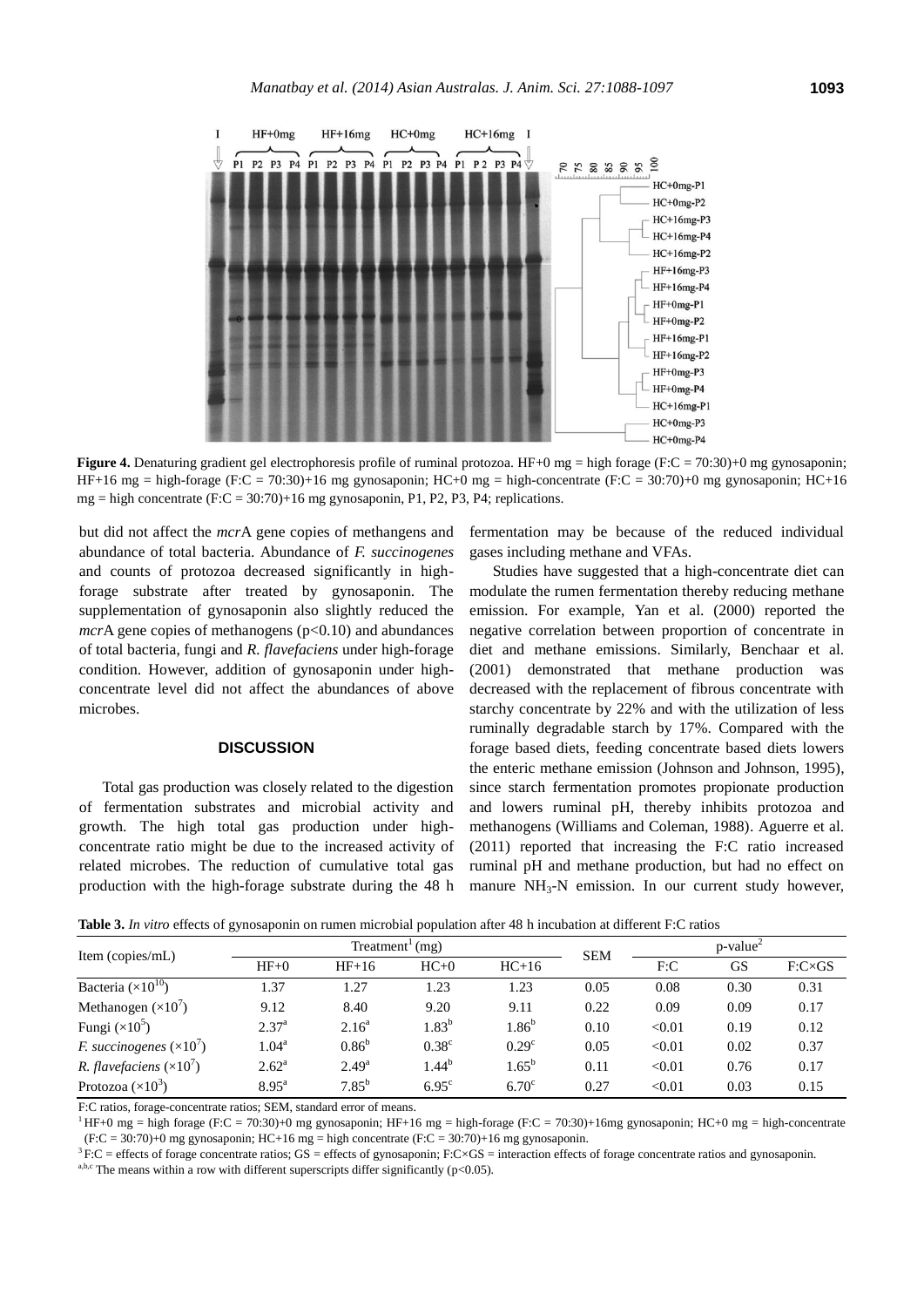under the high-concentrate level the total gas and methane emission was greater than the high-forage condition. The most likely reason for this was high-concentrate conditions can offer more fermentable substrates for bacteria and methanogens, thus producing more  $H_2$  and or formic acid and acetate, leading to more methane, since  $H<sub>2</sub>$ , formic acid and acetate are effective methanogenic substrates (Bauchop and Mountfort, 1981). In addition, *in vitro* studies though valuable, may not reflect the real activity of diets in the rumen. Indeed, total and individual VFAs were increased with high-concentrate level as compared with high-forage level (Table 2).

The addition of gynosaponin showed no effect on methane production under high concentrate conditions. However, supplementation of gynosaponin inhibited methane production by14.49% under high-forage condition. A great many of *in vitro* researches were conducted to investigate the effects of various saponins on rumen methane production under different F:C ratios. Holtshausen et al. (2009) noted that during *in vitro* 24 h fermentation *Quillaja saponaria* 0.75 g/L in forage based (F:C = 51:49) substrate decreased the methane production by 11.4% and Lila et al. (2003) observed that sarsaponin 1.2  $g/L$  in forage based  $(F:C = 1.5:1)$  substrate decreased the methane production by 13.5%. However, Pen et al. (2006) reported that *Quillaja saponaria* extract 2.3 g/L in F:C = 1:1 substrate did not affect methane production. Goel et al. (2008a) demonstrated that methane suppressing effects of saponins from *Sesbenia sesban* and fenugreek were pronounced in concentrate-based diets comparing with roughage based diets. All inconsistencies among above the studies about effects of saponins on methane production may have been due to many factors including the types, doses and structures of saponins and composition of diets (Beauchemin et al., 2008).

Microbial protein, pH value, ammonia-nitrogen and variable VFAs are important rumen inner environmental parameters. In this study, gynosaponin addition increased the pH value under both high and low F:C ratios, especially under high-forage level, but did not affect the MCP and NH<sub>3</sub>-N concentrations. The effects of saponins on rumen pH values were various, with some studies showing a reduction (Goetsch and Owens, 1985; Wu et al., 1994), while other studies showed an increase (Wang et al., 2011) or no effect (Hussain and Cheeke, 1995; Hristov et al., 1999) after treatment with saponins. Consistent with our study, Hristov et al. (1999) reported that *Yucca schidigera* extract had no significant effect on microbial protein and Mao et al. (2010) reported that amino-nitrogen concentration was little affected by tea saponin addition.

Coupled with the change of methane emission, our results showed that under a high-forage condition, gynosaponin addition significantly reduced acetate concentration, while slightly increased propionate proportion, thereby resulting in a significant reduction of A: P ratio. This was in agreement with *in vitro* observations of Wina et al. (2005) and Staerfl et al. (2010) that the acetate proportion was reduced significantly by *Yucca* saponins and methanol extract of *Sapindus rarak* addition respectively. Wang et al. (2011) also found the reduction of acetate concentration after treated by gynosaponin in a fungusmethanogen co-culture system. In addition, consistent with our results, increased propionate concentrations and considerably reduced A:P ratios appeared to be achieved in several *in vitro* (Lila et al., 2003; Wina et al., 2005; Pen et al., 2006; 2008) studies. Patra et al. (2010) concluded that saponins might increase the propionate production as a result of rechannelling of hydrogen from methane to propionate and decrease the A:P ratio, which is nutritionally beneficial for ruminants. Mao et al. (2010) reported that methane-suppressing effects of saponins could lead to hydrogen accumulation. However, the high partial pressure of hydrogen and high NADH/NAD<sup>+</sup> ratio in the rumen due to the inhibition of methanogenesis may result in a decrease of acetate production (Miller, 1995). Except for the above change in VFA proportions, a slight increase of total VFA concentration was also observed related to the gynosaponin addition under high-forage substrate. Accordingly, the increased pH value in our study might be due to the reduction of the VFAs concentrations in high-forage level. In addition, increased butyrate concentration of treatment groups in both high and low F:C ratios were found in this experiment. But, the mechanism causing the increased butyrate concentration after treated by gynosaponin will need further research.

With DGGE patterns, there were some different bands between two kind substrates, but no special bands appeared for the composition of total bacteria, protozoa and methanogens after treated by gynosaponin in both F:C ratios. This may suggest that gynosaponin treatment did not have an affect the microbiota in the rumen. Possibly due to sufficient fibrous materials offered for the fiber degrading microbes, the abundances of *F. succinogens*, *R. flavefaciens*, fungi and counts of protozoa were significantly increased under high-forage conditions as compared with the highconcentrate substrates. Inclusion of gynosaponin in highforage substrate significantly reduced the counts of protozoa and abundance of *F. succinogenes*, also slightly reduced the *mcr*A gene copies of methanogens and abundances of total bacteria, fungi and *R. flavefaciens.* However, addition of gynosaponin to the high-concentrate level did not affect the abundances of above microbes.

Most studies (Moss et al., 2000; Hu et al., 2005; Goel et al., 2008b) found the methane inhibitory effects of variable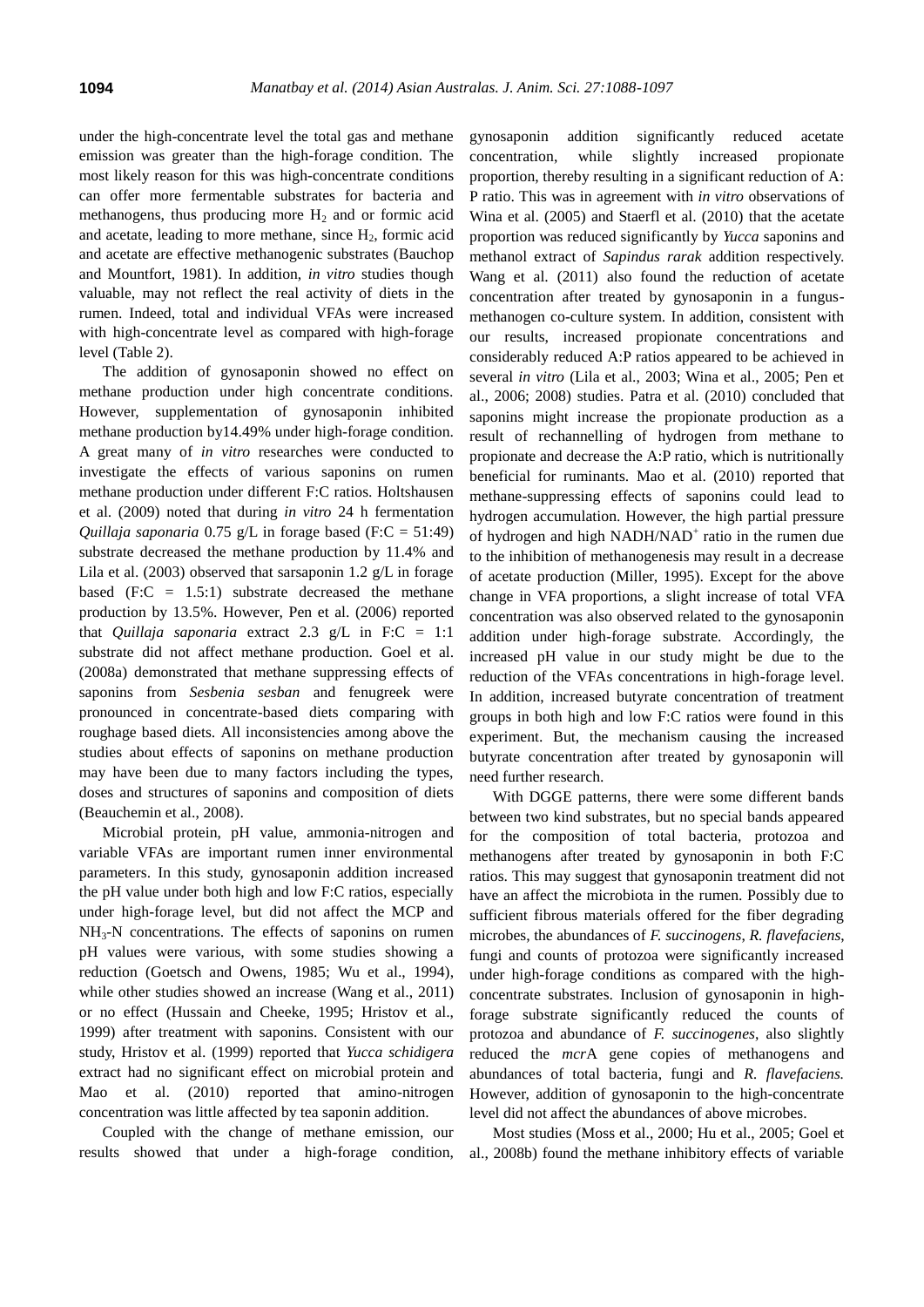saponins and these authors contributed this to reduction in protozoa numbers, since protozoa have a symbiotic association with methanogens (Finlay et al., 1994) and methanogens associated with protozoa accounted for as much as 37% decreased methane production (Bhatta et al., 2009). A strong association of protozoal number and methanogenesis was evident in this experiment and this association seemed to be F:C dependent. Gynosaponin substantially reduced the protozoa numbers and methane production in high-forage substrate, but showed little effect on methane production with high-concentrate substrate. In high-concentrate substrate, protozoa counts were significantly lower than the high-forage condition, thus gynosaponin addition to high-concentrate substrate may not show evident effects on protozoa. In the high-forage substrate however, gynosaponin inhibited the protozoa counts. Thus, it is possible that when protozoa counts were higher, the effect of saponins would be more profound.

Indeed, in our present study methanogens, fungi, *F. succinogenes* and *R.flavefaciens* were less abundant after treated by gynosaponin under high-forage substrate. Several *in vitro* studies have reported the direct inhibitory effects of saponins on methanogens. As Goel et al. (2008b) and Wang et al. (2011) noted that saponins significantly reduced methane concentration and inhibited the methanogen growth. Accordant with our results, Wina et al. (2005) observed the toxicity of feeding saponins at high levels occurred to protozoa, fungi and bacteria. Wang et al. (2011) reported that growth of the fungus was decreased by high level gynosaponin addition. Wang et al. (2000) demonstrated that abundances of *F. succinogenes* and *R. flavefaciens* were negatively affected by high level of saponins. Lu and Jorgensen (1987) and Wang et al. (2000) reported that fiber degrading bacteria were more sensitive to saponins than starch degrading bacteria. This may partly explain the current finding that the fibre-degrading bacterial species were evidently affected while the total bacterial population was less affected.

Since Wallace et al. (1994) reported that purified saponins were toxic to rumen microorganisms, the inhibitory effect of gynosaponin on tested microorganisms could be due to its high saponin content as the gynosaponin used in our experiment contained 98% high saponin purity. Furthermore, Saponins have sterol-binding capability in protozoa and fungi cell membranes (Bodas et al., 2008). Wang et al. (2012) demonstrated that expression of *mcr*A gene is closely related to the activity of methanogens and methane production. Thus, the slight reduction of *mcr*A gene copies of methanogens in our study indicates a lowered activity of methanogens. However, the mechanism behind the reduction of methanogens related to saponins is still not yet clear. Further research is needed to elucidate the

underlying mechanism.

## **CONCLUSION**

Gynosaponin supplementation inhibited the rumen *in vitro* methane production in high-forage conditions by changing fermentation characteristics and the abundance of related microbes.

## **ACKNOWLEDGMENTS**

This work was supported by the National Natural Science Foundation of China (31072052) and China (MOST) – Australia (IIST) joint project (2010DFA31040). The authors thank Dr Christopher S. McSweeney (CSIRO Livestock Industries, Australia) for providing *Methanobrevibacter* and Dr Eun Joong Kim (Aberystwyth University, UK) for *R. flavefaciens* and *F. succinogenes*.

## **CONFLICTS OF INTEREST**

Bakhetgul Manatbay conducted animal experiment, performed DGGE and q-PCR, analyzed the data and drafted the manuscript. Yanfen Cheng helped with methane measurement, DGGE and q-PCR. Shengyong Mao helped with experiment design and statistical analysis. Weiyun Zhu conceived this study, finalized the manuscript and revised the manuscript. We certify that there is no conflict of interest with any financial organization regarding the material discussed in the manuscript.

### **REFERENCES**

- Aguerre, M. J., M. A. Wattiaux, J. M. Powell, G. A. Broderick, and C. Arndt. 2011. [Effect of forage to concentrate ratio in dairy](http://www.sciencedirect.com/science/article/pii/S0022030211002955)  [cow diets on emission of methane, carbon dioxide,](http://www.sciencedirect.com/science/article/pii/S0022030211002955) and [ammonia, lactation performance, and manure excretion.](http://www.sciencedirect.com/science/article/pii/S0022030211002955) J. Dairy Sci. 94:3081-3039.
- Bauchop, T. and D. O. Mountfort. 1981[. Cellulose fermentation by](http://aem.asm.org/content/42/6/1103.short)  [a rumen anaerobic fungus in both the absence and the presence](http://aem.asm.org/content/42/6/1103.short)  [of rumen methanogens.](http://aem.asm.org/content/42/6/1103.short) Appl. Environ. Microbiol. 42:1103- 1110.
- Beauchemin, K., M. Kreuzer, F. O'mara, and T. McAllister. 2008. Nutritional management for enteric methane abatement: A review. Anim. Prod. Sci. 48:21-27.
- Benchaar, C., C. Pomar and J. Chiquette. 2001. Evaluation of dietary strategies to reduce methane producion in ruminants: A modelling approach. Can. J. Anim. Sci. 81:563-574.
- Bhatta, R., Y. Uyeno, K. Tajima, A. Takenaka, Y. Yabumoto, I. Nonaka, O. Enishi, and M. Kurihara. 2009. [Difference in the](http://www.sciencedirect.com/science/article/pii/S0022030209708860)  nature of tannins on *in vitro* [ruminal methane and volatile fatty](http://www.sciencedirect.com/science/article/pii/S0022030209708860)  [acid production and on methanogenic archaea and protozoal](http://www.sciencedirect.com/science/article/pii/S0022030209708860)  [populations](http://www.sciencedirect.com/science/article/pii/S0022030209708860). J. Dairy Sci. 92:5512-5522.
- Blumer, M. and J. L. Liu. 1999. Jiaogulan in China's "Immortalit Herb", Torchlight Pubishing Inc., Badger, USA.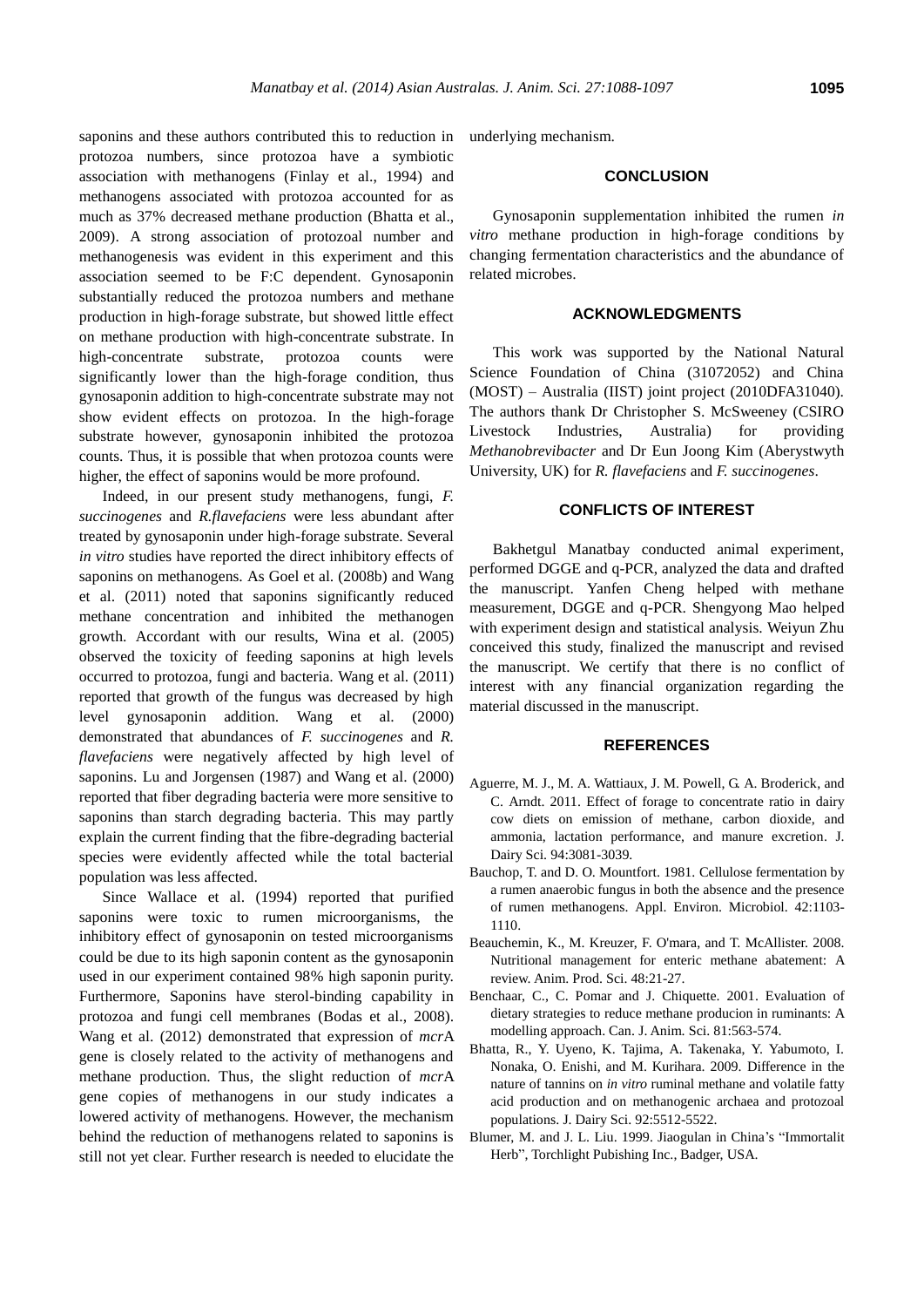- Bodas, R., S. López, M. Fernández, R. García-González, A. B. Rodríguez, R. J. Wallace, and J. S. González. 2008. *[In vitro](http://www.sciencedirect.com/science/article/pii/S0377840107002763)* [screening of the potential of numerous plant species as](http://www.sciencedirect.com/science/article/pii/S0377840107002763)  [antimethanogenic feed additives for ruminants.](http://www.sciencedirect.com/science/article/pii/S0377840107002763) Anim Feed Sci Technol. 145:245-258.
- Cheng, Y. F., S. Y. Mao, C. X. Pei, J. X. Liu, and W. Y. Zhu. 2006. Detection and diversity analysis of rumen methanogens in the co-cultures with anaerobic fungi. Acta Microbiol. Sin. 46:879- 883.
- Dehority, B. A. 2005. Ciliate protozoa. In: Methods in Gut Microbial Ecology for Ruminants (Eds. H. P. S. Makkar, and C. S. McSweeney). IAEA, Netherlands. pp. 67-78.
- Denman, S. E. and C. S. McSweeney. 2006. [Development of a](http://onlinelibrary.wiley.com/doi/10.1111/j.1574-6941.2006.00190.x/full)  [real-time PCR assay for monitoring anaerobic fungal and](http://onlinelibrary.wiley.com/doi/10.1111/j.1574-6941.2006.00190.x/full)  [cellulolytic bacterial populations within the rumen.](http://onlinelibrary.wiley.com/doi/10.1111/j.1574-6941.2006.00190.x/full) FEMS Microbiol. Ecol. 58:572-582.
- Denman, S. E., N. W. Tomkins, and C. S. McSweeney. 2007. [Quantitation and diversity analysis of ruminal methanogenic](http://onlinelibrary.wiley.com/doi/10.1111/j.1574-6941.2007.00394.x/full)  [populations in response to the antimethanogenic compound](http://onlinelibrary.wiley.com/doi/10.1111/j.1574-6941.2007.00394.x/full)  [bromochloromethane.](http://onlinelibrary.wiley.com/doi/10.1111/j.1574-6941.2007.00394.x/full) FEMS Microbiol. Ecol. 62:313-322.
- Finlay, B. J., G. Esteban, K. J. Clarke, A. G. Williams, T. M. Embley and R. P. Hirt. 1994. [Some rumen ciliates have](http://www.sciencedirect.com/science/article/pii/0378109794901880)  [endosymbiotic methanogens.](http://www.sciencedirect.com/science/article/pii/0378109794901880) FEMS Microbiol. Lett. 117:157- 161.
- Goel, G., H. P. S. Makkar, and K. Becker. 2008a. [Effect of](http://www.sciencedirect.com/science/article/pii/S0377840107003586)  *Sesbania sesban* and *[Carduus pycnocephalus](http://www.sciencedirect.com/science/article/pii/S0377840107003586)* leaves and [fenugreek seeds \(Trigonella](http://www.sciencedirect.com/science/article/pii/S0377840107003586) foenum-graecum L.) and their [extracts on partitioning of nutrient from roughage and](http://www.sciencedirect.com/science/article/pii/S0377840107003586)  [concentrate based feeds to methane.](http://www.sciencedirect.com/science/article/pii/S0377840107003586) Anim. Feed Sci. Technol. 147:72-89.
- Goel, G., H. P. Makkar, and K. Becker. 2008b. [Changes in](http://onlinelibrary.wiley.com/doi/10.1111/j.1365-2672.2008.03818.x/full)  [microbial community structure, methanogenesis and rumen](http://onlinelibrary.wiley.com/doi/10.1111/j.1365-2672.2008.03818.x/full)  [fermentation in response to saponin-rich fractions from](http://onlinelibrary.wiley.com/doi/10.1111/j.1365-2672.2008.03818.x/full)  [different plant materials.](http://onlinelibrary.wiley.com/doi/10.1111/j.1365-2672.2008.03818.x/full) J. Appl. Microbiol. 105:770-777.
- Goetsch, A. L. and F. N. Owens. 1985. Effects of sarsaponin on digestion and passage rates in cattle fed medium to low concentrate. J. Dairy Sci. 68:2377-2384.
- Guo, Y. Q., J. X. Liu, Y. Lu, W. Y. Zhu, S. E. Denman, and C. S. McSweeney. 2008. [Effect of tea saponin on methanogenesis,](http://onlinelibrary.wiley.com/doi/10.1111/j.1472-765X.2008.02459.x/full)  [microbial community structure and expression of mcrA gene,](http://onlinelibrary.wiley.com/doi/10.1111/j.1472-765X.2008.02459.x/full)  [in cultures of rumen micro](http://onlinelibrary.wiley.com/doi/10.1111/j.1472-765X.2008.02459.x/full)‐organisms. Lett. Appl. Microbiol. 47:421-426.
- Hassan, S. M., J. A. Byrd, A. L. Cartwright, and C. A. Bailey. 2010. [Hemolytic and antimicrobial activities differ among saponin](http://link.springer.com/article/10.1007/s12010-009-8838-y)rich [extracts from guar, quillaja, yucca, and soybean.](http://link.springer.com/article/10.1007/s12010-009-8838-y) Appl. Biochem. Biotechnol. 162:1008-1017.
- Holtshausen, L., A. V. Chaves, K. A. Beauchemin, S. M. McGinn, T. A. McAllister, N. E. Odongo, P. R. Cheeke, and C. Benchaar. 2009. [Feeding saponin-containing](http://www.sciencedirect.com/science/article/pii/S0022030209705983) *Yucca schidigera* and *Quillaja saponaria* [to decrease enteric methane production in](http://www.sciencedirect.com/science/article/pii/S0022030209705983)  [dairy cows.](http://www.sciencedirect.com/science/article/pii/S0022030209705983) J. Dairy Sci. 92:2809-2821.
- Hristov, A. N., T. A. McAllister, F. H. Van Herk, K. J. Cheng, C. J. Newbold, and P. R. Cheeke. 1999. Effect of *[Yucca schidigera](http://www.journalofanimalscience.org/content/77/9/2554.short)* [on ruminal fermentation and nutrient digestion in heifers.](http://www.journalofanimalscience.org/content/77/9/2554.short) J Anim. Sci. 77:2554-2563.
- Hu, W. L., J. X. Liu, J. A. Ye, Y. M. Wu, and Y. Q. Guo. 2005. [Effect of tea saponin on rumen fermentation](http://www.sciencedirect.com/science/article/pii/S0377840105000891) *in vitro*. Anim Feed Sci Technol. 120:333-339.
- Hussain, I. and P. R. Cheeke. 1995. [Effect of dietary](http://www.sciencedirect.com/science/article/pii/0377840194006945) *Yucca*

*Schidigera* [extract on rumen and blood profiles of steers fed](http://www.sciencedirect.com/science/article/pii/0377840194006945)  [concentrate-or roughage-based diets.](http://www.sciencedirect.com/science/article/pii/0377840194006945) Anim. Feed Sci Technol. 51:231-242.

- Johnson, K. A. and D. E. Johnson. 1995. [Methane emissions from](http://www.journalofanimalscience.org/content/73/8/2483.short)  [cattle.](http://www.journalofanimalscience.org/content/73/8/2483.short) J. Anim Sci. 73:2483-2492.
- Kuwahara, M., F. Kawanishi, T. Komiya, and H. Oshio. 1989. Dammarane saponins of *[Gynostemma pentaphylum](http://ci.nii.ac.jp/els/110003627249.pdf?id=ART0004133931&type=pdf&lang=en&host=cinii&order_no=&ppv_type=0&lang_sw=&no=1397610566&cp=)* Makino and isolation of malonylginsenosides- $Rb_1$ , -Rd, and [malonylgypenoside V.](http://ci.nii.ac.jp/els/110003627249.pdf?id=ART0004133931&type=pdf&lang=en&host=cinii&order_no=&ppv_type=0&lang_sw=&no=1397610566&cp=) Chem. Pharm. Bull. 37:135-139.
- Lila, Z. A., N. Mohammed, S. Kanda, T. Kamada, and H. Itabashi. 2003. [Effect of sarsaponin on ruminal fermentation with](http://www.sciencedirect.com/science/article/pii/S0022030203739356)  [particular reference to methane production](http://www.sciencedirect.com/science/article/pii/S0022030203739356) *in vitro*. J. Dairy Sci. 86:3330-3336.
- Longland, A. C., M. K. Theodorou, R. Sanderson, S. J. Lister, C. J. Powell, and P. Morris. 1995. [Non-starch polysaccharide](http://www.sciencedirect.com/science/article/pii/037784019500808Z)  composition and *in vitro* [fermentability of tropical forage](http://www.sciencedirect.com/science/article/pii/037784019500808Z)  [legumes varying in phenolic content.](http://www.sciencedirect.com/science/article/pii/037784019500808Z) Anim. Feed Sci Technol. 55:161-177.
- Lu, C. D. and N. A. Jorgensen. 1987. Alfalfa saponins affect site and extent of nutrient digestion in ruminants. J. Nutr. 117:919- 927.
- Makkar, H. P., O. P. Sharma, R. K. Dawra, and S. S. Negi. 1982. [Simple determination of microbial protein in rumen liquor.](http://www.sciencedirect.com/science/article/pii/S0022030282824776) J Dairy Sci. 65:2170-2173.
- Mao, H. L., J. K. Wang, Y. Y. Zhou, and J. X. Liu. 2010. [Effects of](http://www.sciencedirect.com/science/article/pii/S1871141310000028)  [addition of tea saponins and soybean oil on methane](http://www.sciencedirect.com/science/article/pii/S1871141310000028)  [production, fermentation and microbial population in the](http://www.sciencedirect.com/science/article/pii/S1871141310000028)  [rumen of growing lambs.](http://www.sciencedirect.com/science/article/pii/S1871141310000028) Livest. Sci. 129:56-62.
- Mao, S. Y., W. Y. Zhu, Q. J. Wang, and W. Yao. 2007a. [Effect of](http://www.sciencedirect.com/science/article/pii/S0377840106003853)  daidzein on *in vitro* [fermentation of micro-organisms from the](http://www.sciencedirect.com/science/article/pii/S0377840106003853)  [goat rumen.](http://www.sciencedirect.com/science/article/pii/S0377840106003853) Anim. Feed Sci. Technol. 136:154-163.
- Mao, S. Y., G. Zhang, and W. Y. Zhu. 2007b. [Effect of disodium](http://www.ajas.info/editor/manuscript/upload/20-75.pdf)  fumarate on *in vitro* [rumen fermentation of different substrates](http://www.ajas.info/editor/manuscript/upload/20-75.pdf)  [and rumen bacterial communities as revealed by denaturing](http://www.ajas.info/editor/manuscript/upload/20-75.pdf)  [gradient gel electrophoresis analysis of 16S ribosomal DNA.](http://www.ajas.info/editor/manuscript/upload/20-75.pdf) Asian Australas. J. Anim. Sci. 20:543-549.
- Miller, T. L. 1995. Ecology of methane production and hydrogen sinks in the rumen. In: Ruminant Physiology: Digestion, Metabolism, Growth and Reproduction (Eds. W. Engelhardt, S. Leonhard-Marek, G. Breves, D. Giesecke, and V. Ferdinand Enke). Stuttgart, Germany. pp. 317-331.
- Moss, A. R., J. P. Jouany, and J. Newbold, 2000. Methane production by ruminants: its contribution to global warming. Ann. Zootech. pp. 49:231-253.
- Muyzer, G., E. C. de Waal, and A. G. Uitterlinden. 1993. [Profiling](http://aem.asm.org/content/59/3/695.short)  [of complex microbial populations by denaturing gradient gel](http://aem.asm.org/content/59/3/695.short)  [electrophoresis analysis of polymerase chain reaction](http://aem.asm.org/content/59/3/695.short)[amplified genes coding for 16S rRNA.](http://aem.asm.org/content/59/3/695.short) Appl. Environ. Microbiol. 59:695-700.
- Patra, A., D. Kamra, and N. Agarwal. 2006[. Effect of plant extracts](http://www.sciencedirect.com/science/article/pii/S0377840105004001)  on *in vitro* [methanogenesis, enzyme activities and fermentation](http://www.sciencedirect.com/science/article/pii/S0377840105004001)  [of feed in rumen liquor of buffalo.](http://www.sciencedirect.com/science/article/pii/S0377840105004001) Anim. Feed Sci. Technol. 128:276-291.
- Patra, A. K., D. N. Kamra, and N. Agarwal. 2010. [Effects of](http://onlinelibrary.wiley.com/doi/10.1002/jsfa.3849/abstract?deniedAccessCustomisedMessage=&userIsAuthenticated=false)  [extracts of spices on rumen methanogenesis, enzyme activities](http://onlinelibrary.wiley.com/doi/10.1002/jsfa.3849/abstract?deniedAccessCustomisedMessage=&userIsAuthenticated=false)  [and fermentation of feeds](http://onlinelibrary.wiley.com/doi/10.1002/jsfa.3849/abstract?deniedAccessCustomisedMessage=&userIsAuthenticated=false) *in vitro*. J. Sci. Food Agric. 90:511- 520.
- Pen, B., C. Sar, B. Mwenya, K. Kuwaki, R. Morikawa, and J. Takahashi. 2006. Effects of *[Yucca schidigera](http://www.sciencedirect.com/science/article/pii/S0377840106000101)* and *Quillaja*